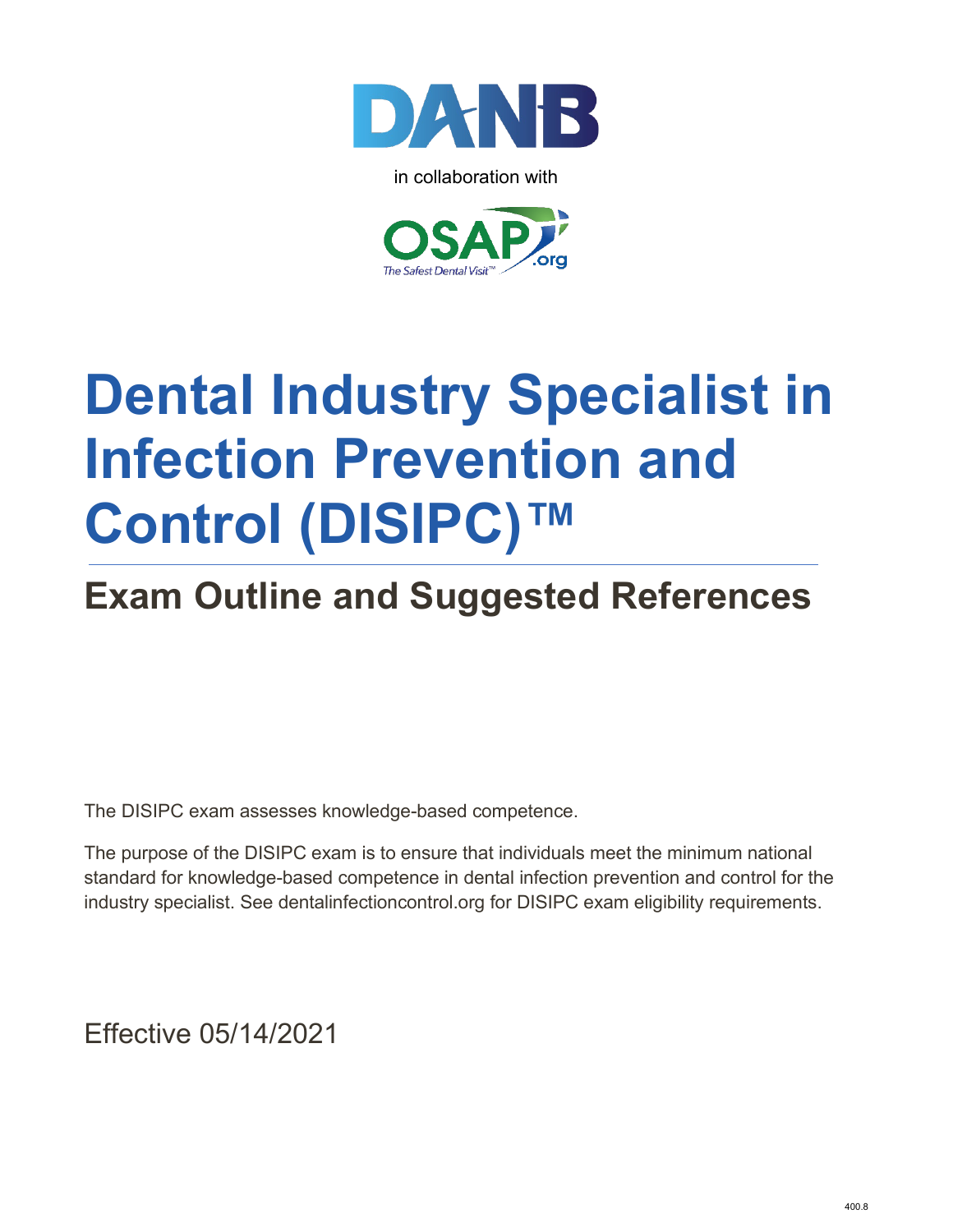# **DISIPC**

Exam Outline Overview

### **Exam Weighting by Domain**

- I. Regulatory and Occupational Safety (15%)
- II. Prevention of Disease Transmission (45%)
- III. Infection Control Protocols (40%)

### **Pretest Exam Details**

- Number of Multiple-Choice Questions: 170 (Pretest event only)
- Time for Exam: 130 minutes (Pretest event only)

Overall performance on the exam determines the candidate's pass/fail status.

The DISIPC exam pretest will only be administered in-person at a Pearson VUE test center.

If you participate in this pretest event your exam results will not be available immediately. You will be notified of your exam results and certification status no later than December 31, 2021.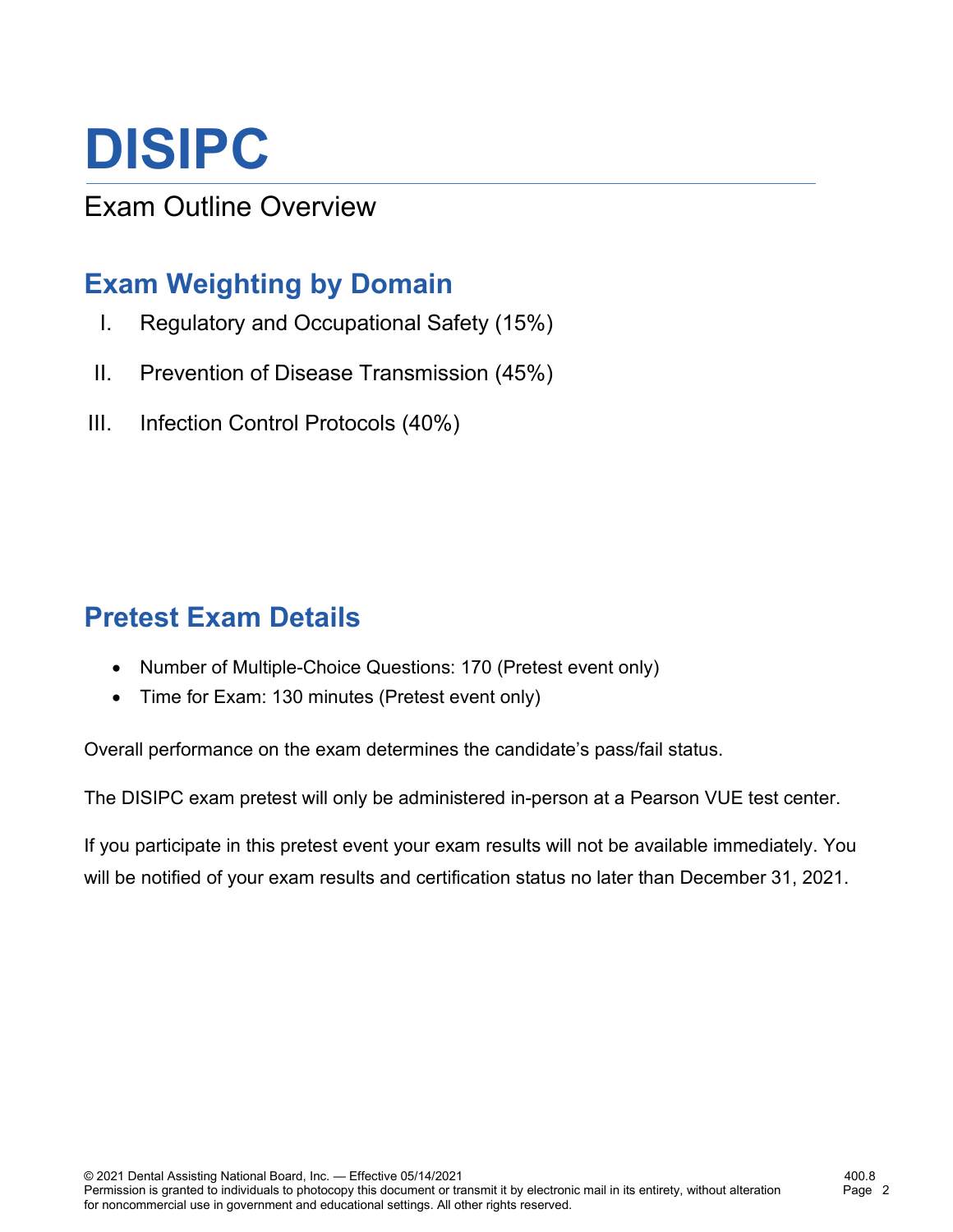## **DISIPC Exam Outline**

The Dental Industry Specialist in Infection Prevention and Control (DISIPC)™ exam is developed and administered by the Dental Assisting National Board (DANB). DANB exams are created using the exam outline, which is reviewed by subject matter experts including those from the fields of oral healthcare and dental infection prevention and control. The outline was developed using a content validation study (CVS), which included a job analysis survey where industry specialists in dental infection prevention and control were surveyed about how often tasks are performed and how important competent performance of tasks is to the health and safety of the public. The Organization for Safety, Asepsis, and Prevention (OSAP) Board of Directors and OSAP members participated in the CVS and development of this exam outline, which was reviewed and approved by DANB's Board of Directors.

### **I: Regulatory and Occupational Safety (15%)**

- **A. Describe differences between laws, rules, regulations, standards and guidelines as they apply to dental infection prevention and control.**
	- 1. CDC Guidelines.
	- 2. OSHA Standards and Regulations.
	- 3. State laws and rules.
- **B. Explain OSHA Hazard Communication Standards as they relate to storage and hazardous waste disposal protocols found on safety data sheets (SDS).**

### **II: Prevention of Disease Transmission (45%)**

- **A. Describe disease transmission concepts, including but not limited to:**
	- 1. chain of infection.
	- 2. modes of transmission.
	- 3. cross-contamination.
- **B. Describe exposure prevention precautions, including but not limited to:**
	- 1. standard precautions.
	- 2. transmission-based precautions.
	- 3. personal protective equipment (PPE).
	- 4. engineering, work practice and administrative controls.
- **C. Describe dental unit water quality, including but not limited to:**
	- 1. formation of biofilm and associated risks.
	- 2. sequence for flushing and shocking waterlines.
	- 3. types of products used for maintaining and shocking waterlines.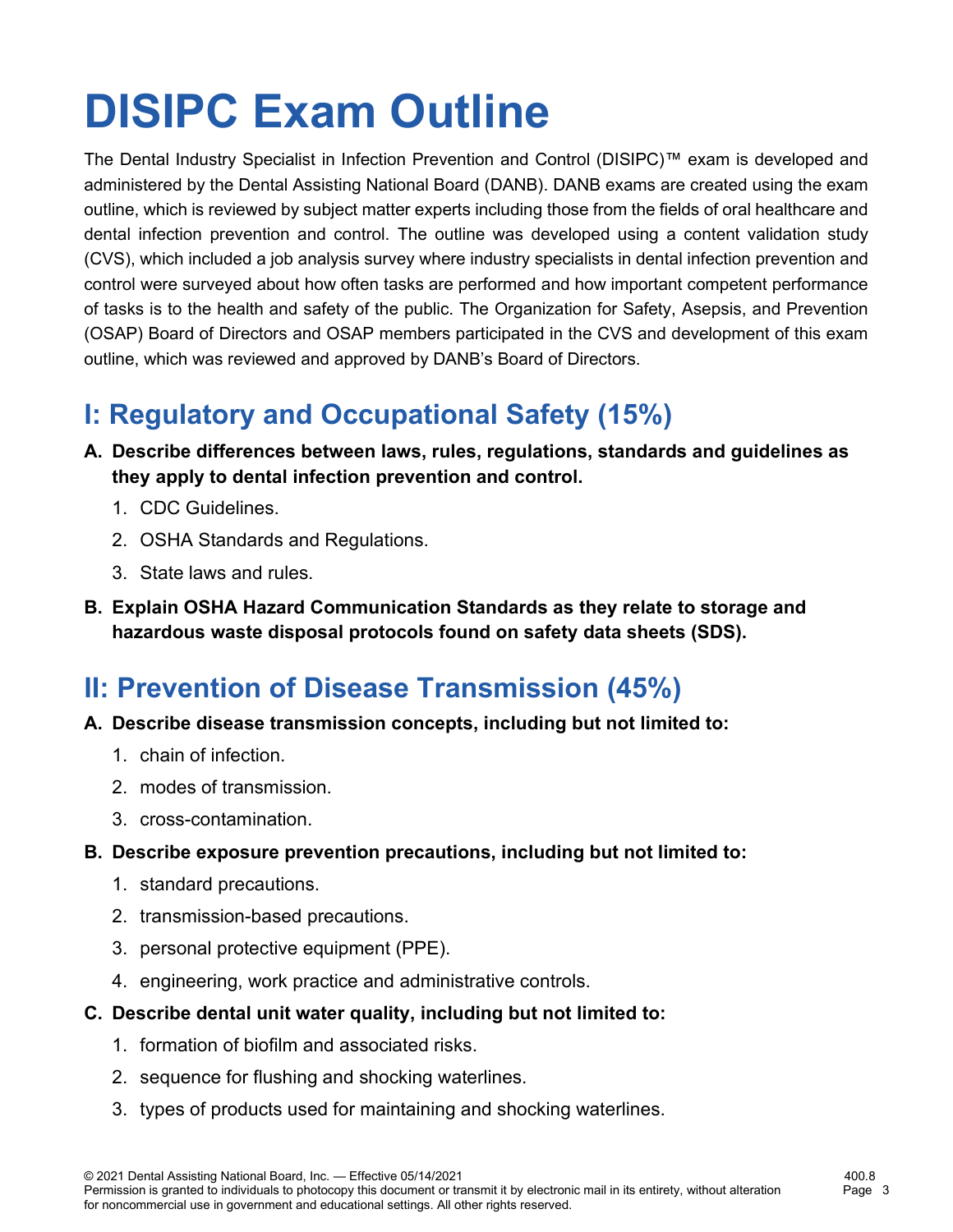4. methods of testing dental unit water quality.

#### **III: Infection Control Procedures (40%)**

#### **A. Describe CDC guidelines for instrument processing, including but not limited to:**

- 1. sequence of instrument processing.
- 2. cleaning/decontamination workflow.
- 3. preparing and packaging instruments for sterilization/disinfection.
- 4. sterilization and monitoring.
- 5. storage of instruments.
- 6. conditions and factors that impact instrument processing.
- 7. handpiece sterilization protocol.
- 8. maintenance of sterilization equipment.
- **B. Describe environmental infection control concepts and procedures, including but not limited to:**
	- 1. housekeeping and clinical surfaces.
	- 2. cleaning/disinfecting products.
	- 3. surface barriers.
- **C. Describe types of and disposal procedures related to regulated medical waste**.
- **D. Describe how to maintain infection control supplies, including but not limited to:**
	- 1. follow manufacturers' instructions for use (IFUs).
	- 2. rotation and storage of instruments and supplies.
	- 3. single-use and disposable items.